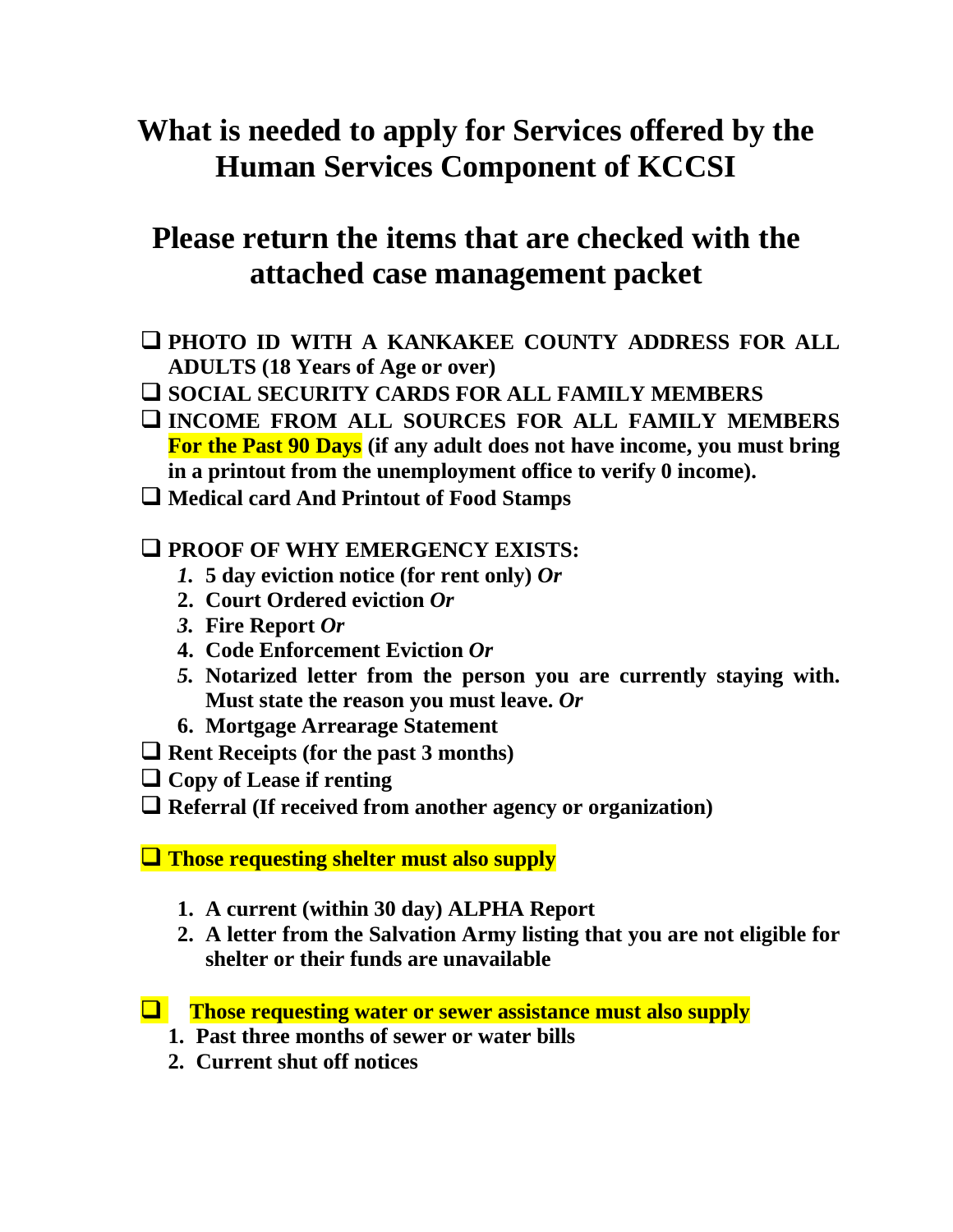| Program: Energy <sub>_____________</sub> Human Services ____X______ Weatherization____________________________ |                                                                                                                |                |
|----------------------------------------------------------------------------------------------------------------|----------------------------------------------------------------------------------------------------------------|----------------|
|                                                                                                                |                                                                                                                |                |
| <b>Head of Household :</b> Social Security Number: ___________________________________                         |                                                                                                                |                |
| Name                                                                                                           |                                                                                                                |                |
| last                                                                                                           | first that the same state of the state of the state of the state of the state of the state of the state of the | middle Initial |
|                                                                                                                |                                                                                                                |                |
|                                                                                                                |                                                                                                                |                |
| Phone Number (815) Marital Status Primary Language                                                             |                                                                                                                |                |
| Number of Family Members_______ Housing Status________ Rent Amount_________                                    |                                                                                                                |                |
| Do you receive Food Stamps?____ If yes, amount_______ Do you have health insurance?                            |                                                                                                                |                |
| IS HOH _________ farmer _______________seasonal farmer ___________veteran                                      |                                                                                                                |                |
|                                                                                                                |                                                                                                                |                |

#### **ALL Family Members**:

| Social Security Number | Name<br>Last, First | Relation-<br>ship | Date<br>of Birth | Age | Sex | Dis. | Race | Educ.<br>Level | 90 day<br>income | Source of<br>Income |
|------------------------|---------------------|-------------------|------------------|-----|-----|------|------|----------------|------------------|---------------------|
|                        |                     | HOH               |                  |     |     |      |      |                |                  |                     |
|                        |                     |                   |                  |     |     |      |      |                |                  |                     |
|                        |                     |                   |                  |     |     |      |      |                |                  |                     |
|                        |                     |                   |                  |     |     |      |      |                |                  |                     |
|                        |                     |                   |                  |     |     |      |      |                |                  |                     |

#### TOTAL FAMILY INCOME \_\_\_\_\_\_\_\_\_\_\_\_\_\_\_\_\_\_\_\_

Do/did services provided help you to become self-sufficient? Yes\_\_\_\_\_\_ No\_\_\_\_\_

Applicant statement: I certify that the information contained in my application is an accurate and complete disclosure of the requested information. I hereby acknowledge that the information relating to determination of my eligibility requires verification and/or documentation, and by my signature I authorize others to release information as may be required for the determination of my eligibility.

| Signature of Head of Household: |  |
|---------------------------------|--|
|                                 |  |

Authorized signature: \_\_\_\_\_\_\_\_\_\_\_\_\_\_\_\_\_\_\_\_\_\_\_\_\_\_\_\_\_\_\_\_\_\_\_\_\_\_\_\_\_ Date\_\_\_\_\_\_\_\_\_\_\_\_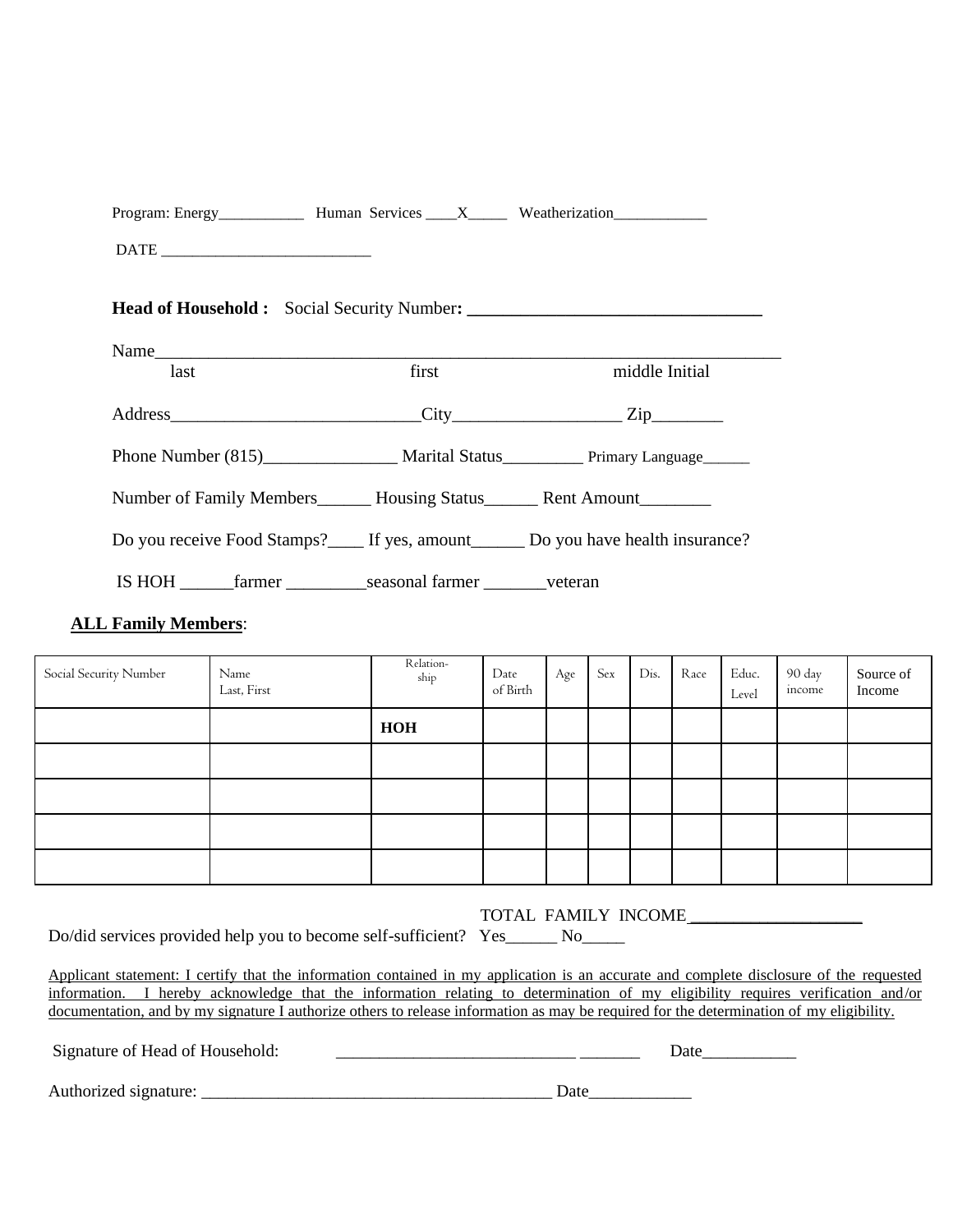# **90 Day Income**

| <b>Source</b>          | <b>Amount</b> |
|------------------------|---------------|
| <b>Employment</b>      |               |
| <b>Pension</b>         |               |
| <b>TANF</b>            |               |
| <b>Food Stamps</b>     |               |
| <b>Social Security</b> |               |
| <b>SSI</b>             |               |
| <b>Unemployment</b>    |               |
| <b>Child Support</b>   |               |
| ther)                  |               |

**Employment**

**Are you currently employed Yes\_\_\_\_\_ No\_\_\_\_**

**Please list your last 3 jobs**

| <b>Employer's Name Employment</b><br>and Job Title | <b>Dates</b> | <b>Full or Part Reason</b><br>Time and Pay leaving<br>Rate | for |
|----------------------------------------------------|--------------|------------------------------------------------------------|-----|
|                                                    |              |                                                            |     |
|                                                    |              |                                                            |     |
|                                                    |              |                                                            |     |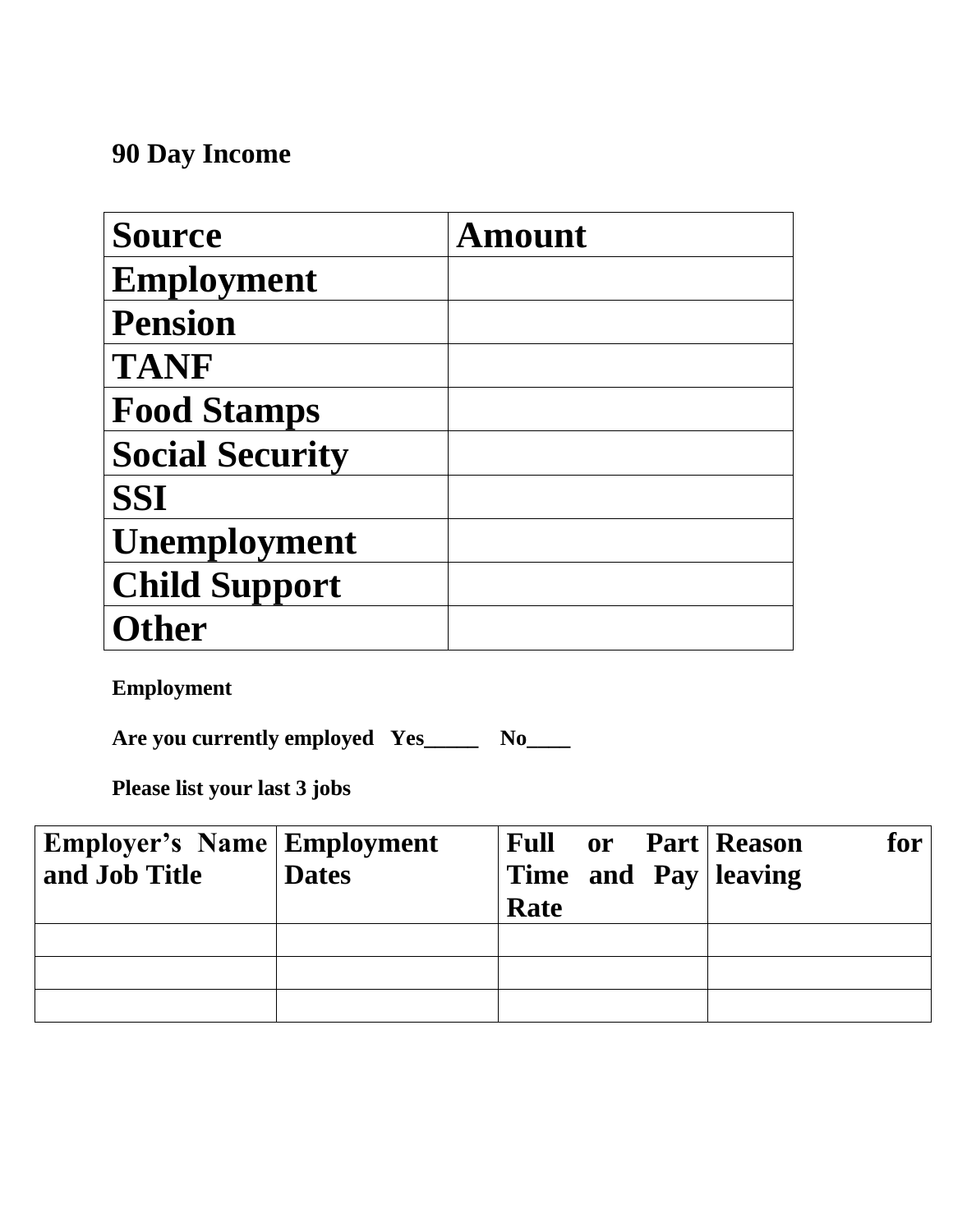## **Adult Education**

| <b>Education</b><br>and Training | Did<br>complete? | you Year,<br>Location | <b>Certificate</b><br><b>or</b><br><b>Diploma</b> |
|----------------------------------|------------------|-----------------------|---------------------------------------------------|
|                                  |                  |                       |                                                   |
|                                  |                  |                       |                                                   |
|                                  |                  |                       |                                                   |
|                                  |                  |                       |                                                   |

**Are you satisfied with your current education Yes\_\_\_\_\_ No\_\_\_\_?**

#### **Transportation**

| Do you have a current driver's license Yes |     | $\mathbf{No}$ ? |  |
|--------------------------------------------|-----|-----------------|--|
| Do you have a car with insurance           |     | Yes No ?        |  |
| Do you use public transportation           |     | $Yes$ $No$ ?    |  |
| <b>Food and Nutrition</b>                  |     |                 |  |
| Do you use local pantries                  | Yes | No -            |  |

Are you ever hungry and skip meals Yes\_\_\_\_\_ No\_\_\_\_?

#### **Mental Health**

**Are you experiencing any problems that counseling or mental health services might help you with Yes\_\_\_\_ No\_\_\_\_\_ ?**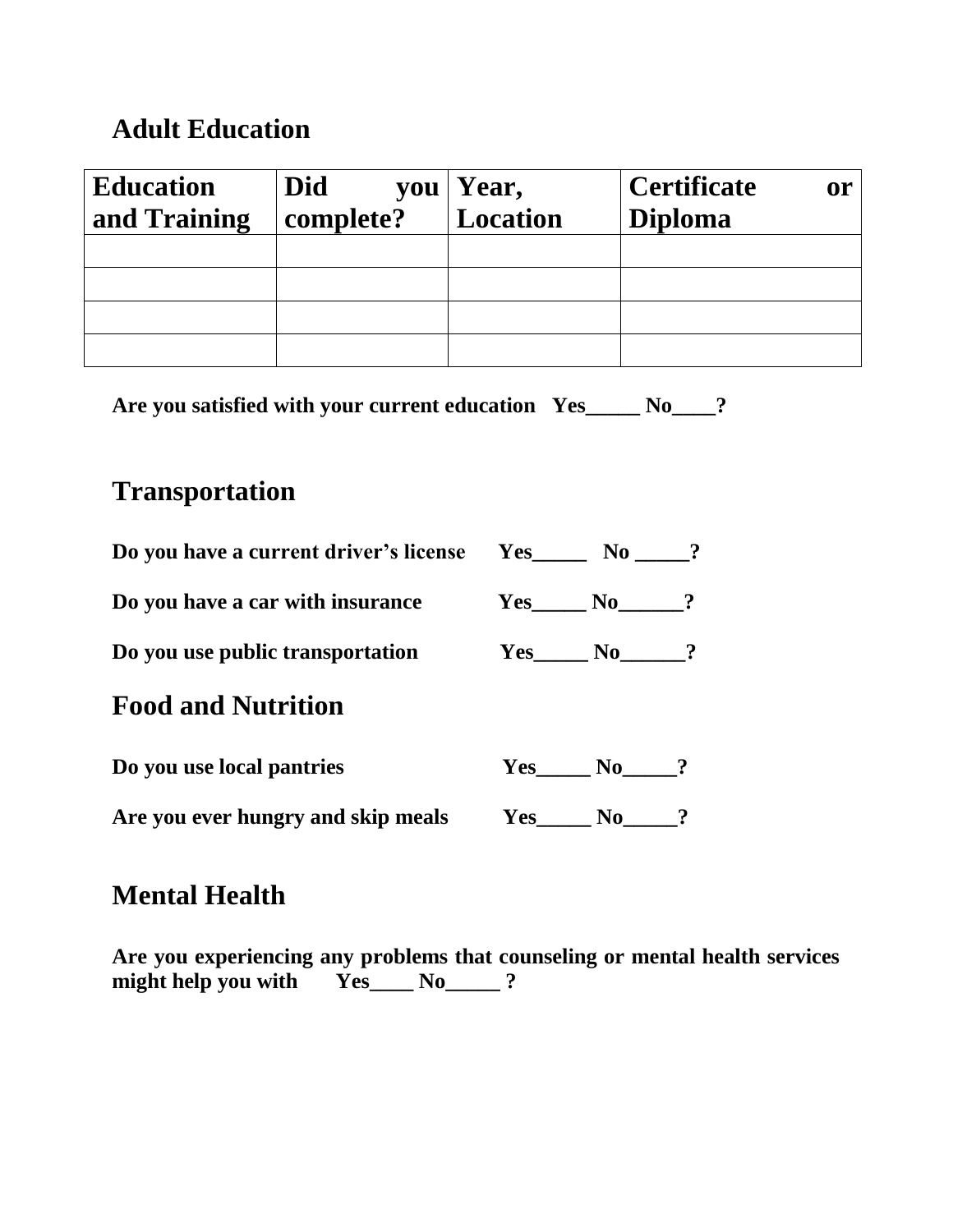## **Substance Abuse**

| Do you use alcohol or drugs Yes_____ No____?                    |
|-----------------------------------------------------------------|
| Would you like information about support groups? Yes____ No____ |
| <b>Shelter</b>                                                  |
| Are you currently homeless Yes___ No____?                       |
| If not homeless:                                                |
| Do you rent own or stay with someone? Please circle the one     |
| Is your rent Subsidized Yes ____ No___?                         |
| How much is your rent or mortgage payment? _________            |
| Do you pay water sewer gas electric Circle all that apply       |
| Do you have shut offs on any of the bills? If so, which         |
| <b>Parenting</b>                                                |

| Are any of your children having problems in school $Yes$ $\sim$ No $\sim$ ?                |
|--------------------------------------------------------------------------------------------|
| Do you currently have an open case with DCFS Yes ______ No _____?                          |
| Are you experiencing any stress that negatively impacts your family Yes<br>$\mathbf{No}$ ? |
| Do you need child care to be able to work Yes _____ No ____?                               |
| If you have child care, how much do you pay?                                               |